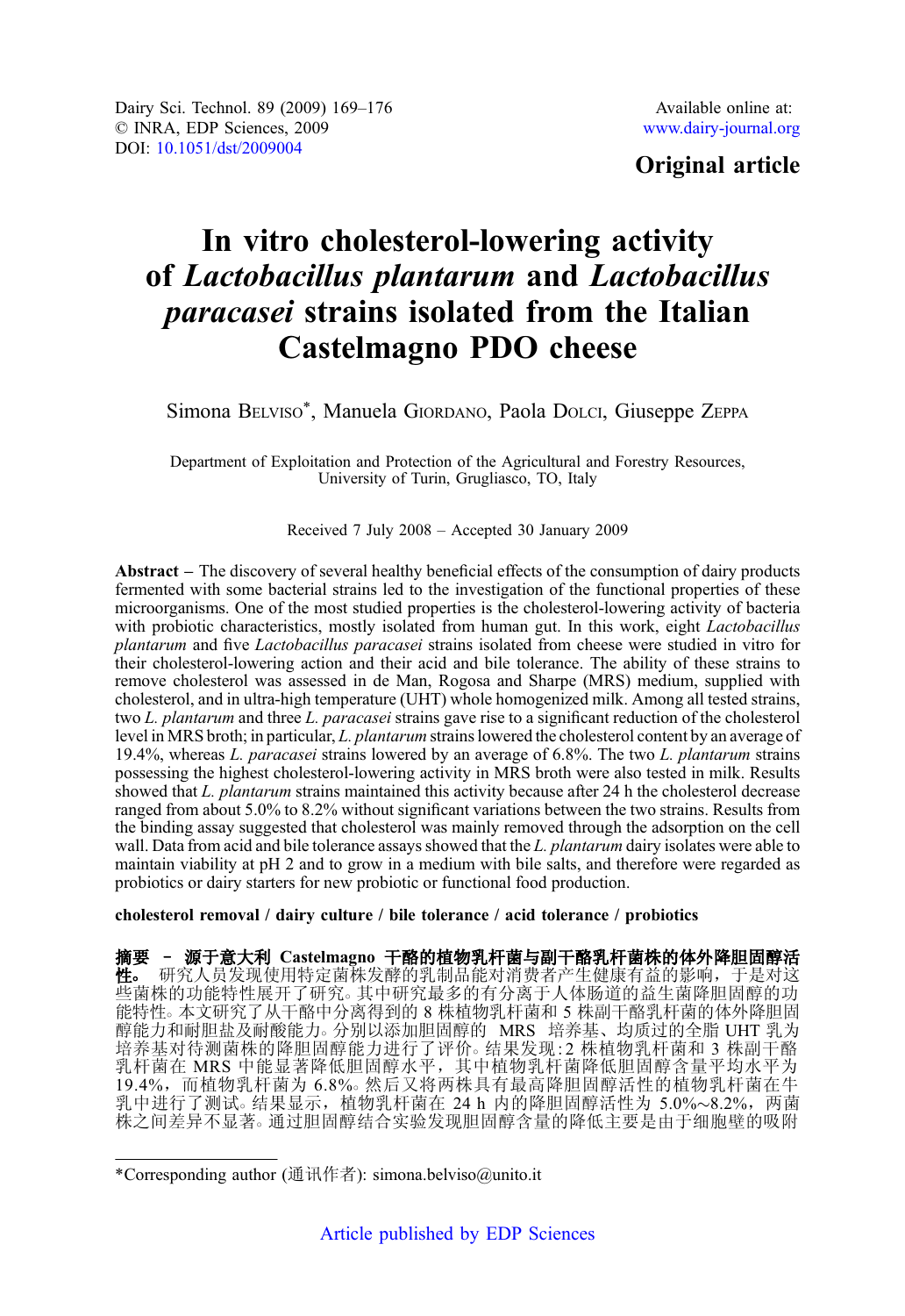作用。胆盐与酸的耐受实验显示,植物乳杆菌能够在 pH 2 并添加了胆盐的乳中保持活力,因此 该菌株可作为一种新的益生菌用于乳制品的发酵或添加到功能食品中○

# 降胆固醇 / 乳培养基 / 耐胆盐 / 耐酸 / 益生菌

Résumé – Activité anti-cholestérol de souches laitières de Lactobacillus plantarum et de Lactobacillus paracasei isolées du Castelmagno, un fromage Italien traditionnel. La découverte de multiples «effets santé» de la consommation de produits laitiers fermentés avec certaines bactéries a incité à étudier les propriétés fonctionnelles de ces micro-organismes. La propriété la plus étudiée est la réduction de cholestérol de la part de ces bactéries, trouvées pour la plupart dans la flore intestinale et pourvues de qualités probiotiques. Dans cette étude, huit souches de Lactobacillus plantarum et cinq de Lactobacillus paracasei, isolées du fromage, ont été étudiées in vitro pour leur activité anti-cholestérol et leur tolérance à l'acidité et à la bile. La capacité de ces souches à réduire le cholestérol a été testée dans un milieu MRS supplémenté en cholestérol et en lait entier U.H.T. Parmi ces souches, deux L. plantarum et trois L. paracasei ont entraîné une diminution significative du taux de cholestérol dans le milieu MRS ; en particulier L. plantarum a abaissé le contenu en cholestérol de 19,4 % en moyenne, tandis que L. paracasei le diminuait de 6,8 %. Les deux souches L. plantarum possédant la plus forte activité anti-cholestérol ont aussi été testées dans le lait. Les résultats montrent que les deux L. plantarum maintiennent leur activité réductrice étant donné qu'après 24 h le taux de diminution du cholestérol oscille entre 5,0 % et 8,2 % sans variation significative entre ces souches. Les résultats des essais de liaison suggèrent que le cholestérol est principalement refoulé par adsorption sur la paroi bactérienne. Les donnés des tests de tolérance à l'acidité et à la bile indiquent que les souches de L. *plantarum* étudiées sont capables de survivre à pH 2 et de croître dans un milieu chargé en sels biliaires. Par conséquent, ces bactéries peuvent être envisagées comme ferments lactiques pour la production de nouveaux probiotiques ou compléments alimentaires.

activité anti-cholestérol / bactérie lactique / tolérance à l'acidité / tolérance à la bile / probiotique

# 1. INTRODUCTION

The consumption of food rich in lipids, especially saturated fatty acids and cholesterol, has a predominant role in the rise in heart diseases [[9,](#page-6-0) [10](#page-6-0), [23\]](#page-7-0). Thus, the consumer demand on food with lower amounts of these components and with additional healthy properties is increasing.

Dairy products play an important role in a healthy diet because of their high nutritional value, but since in some cases they also represent a source of lipids, many attempts were carried out to reduce their fat concentration. As the consumption of fermented milk containing bacterial strains provides beneficial effects, such as the reduction of serum cholesterol levels on human health [[7,](#page-6-0) [12](#page-7-0), [19](#page-7-0)], several researches on bacterial strains with potential hypocholesterolemic properties were then carried out. Strains belonging to different species and genera [[1](#page-6-0), [2,](#page-6-0) [4](#page-6-0), [7,](#page-6-0) [15](#page-7-0), [17](#page-7-0), [18,](#page-7-0) [21](#page-7-0)], mostly isolated from human gut, have been investigated mainly in vitro regarding their cholesterol-lowering action, and many studies have also been carried out to understand the mechanisms of serum cholesterol reduction. On the one hand, these findings highlighted that bile salt deconjugation, due to bile salt hydrolase, an enzyme active in several lactic acid bacteria (LAB) species, reduced the cholesterol absorption in the intestinal lumen. This occurs by increasing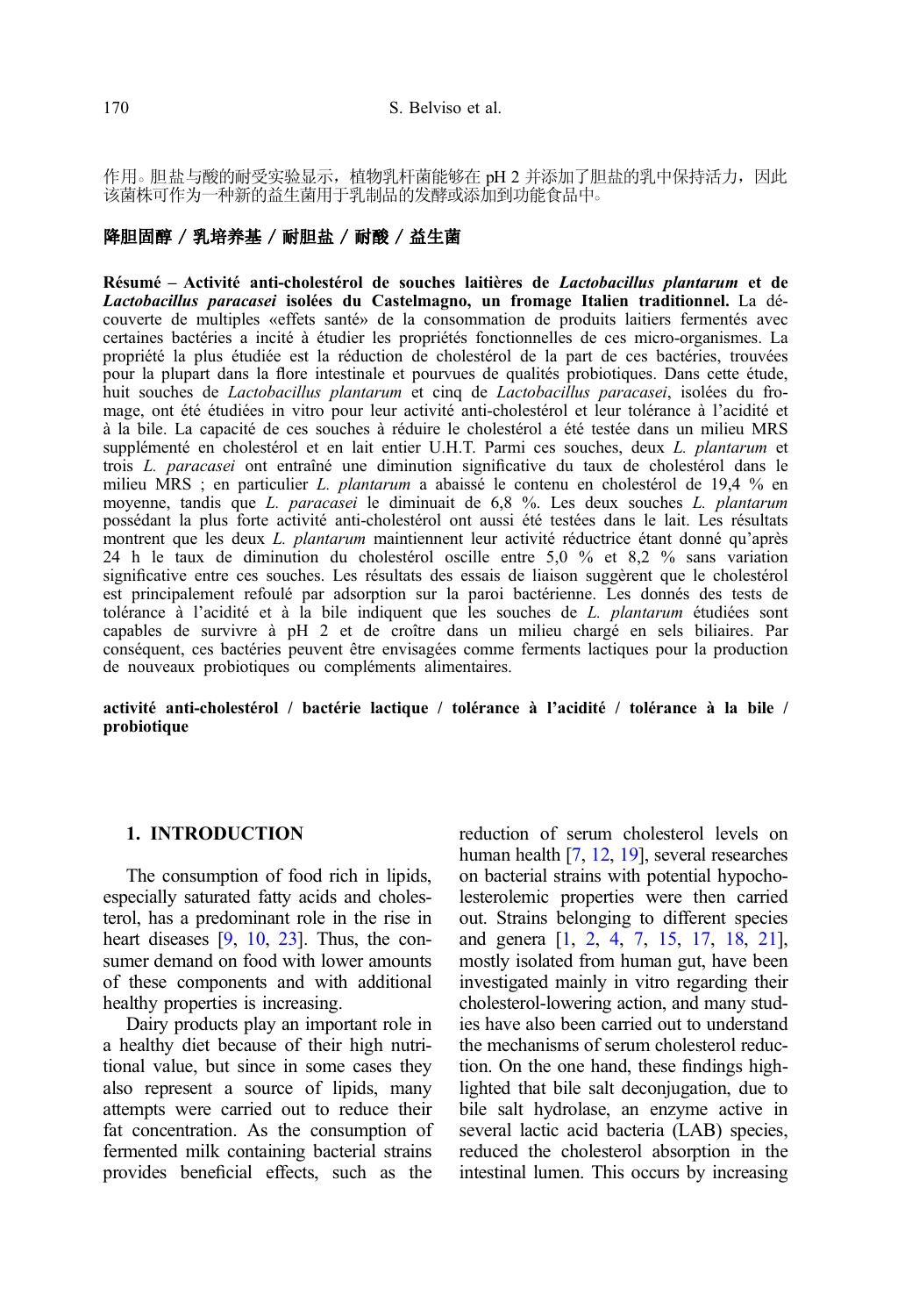the demand of cholesterol for de novo synthesis of bile acids or by reducing cholesterol solubility [\[22\]](#page-7-0). On the other hand, some authors suggested that some bacteria are able to incorporate into the membrane or adhere to the surface the cholesterol, making it less available for absorption from the intestine to the blood [[20](#page-7-0)]. Most of these experiments were generally carried out in synthetic media enriched with bile salts and in anaerobic condition, to assay the survival of bacteria in the gastrointestinal tract and to determine the ability to reduce cholesterol directly into the intestine. Also some attempts to reduce cholesterol in dairy products, as a valid alternative to the more expensive chemical and physical processes [[11,](#page-7-0) [16\]](#page-7-0), which can lead to the texture alteration and removal of flavours [\[1\]](#page-6-0), have been performed. Some authors showed, for example, the ability of few human Lactobacillus and Enterococcus probiotic strains to assimilate cholesterol in butter and cream [[1](#page-6-0)] and the capability of dairy thermophilic starters [[14](#page-7-0)] or kefir cultures [\[26\]](#page-7-0) to lower cholesterol in milk, but they did not report data on the survival of these dairy cultures at low pH and in the presence of bile salts.

The aim of this work was to explore by an in vitro assessment the ability of lactobacilli, isolated from a typical Italian cheese, to remove cholesterol during growth in synthetic medium and in milk and to evaluate their survival in the presence of bile salts and under acidic condition, to consider them as probiotics or for the production of functional fermented milk and cheeses.

# 2. MATERIALS AND METHODS

#### 2.1. Strains and culture conditions

Tests were performed with 13, genetically identified [\[5](#page-6-0)], lactobacilli strains (eight Lactobacillus plantarum and five Lactobacillus paracasei) belonging to the culture collection of the Department of Exploitation and Protection of the Agricultural and Forestry Resources, University of Turin (Italy), isolated from Castelmagno, a typical Italian cheese with protected designation of origin (PDO) produced in Piedmont (Northwest Italy) [\[5](#page-6-0)]. Castelmagno is a hard and pressed cheese produced in a small scale using traditional practices from raw cow milk and without starter cultures. The ripening time varies from 60 days, at least, to more than 180 days for peculiar productions.

The commercial starter preparation LA-5® (Chr. Hansen, Hørsholm, Denmark), containing Lactobacillus acidophilus strain, was used as positive control, as the cholesterol-lowering action of this strain was already documented under experimental conditions similar to those used in this study [[14\]](#page-7-0). Stock cultures were stored in 20% glycerol (Sigma, Milan, Italy) at −20 °C until the experiments started. Working cultures were maintained at 4 °C and were subcultured in de Man, Rogosa and Sharpe (MRS) broth (Oxoid, Milan, Italy) before experimental use. Cultures of each strain were taken at the end of the exponential phase of growth, inoculated at 2%, in triplicate, into two different media, MRS broth and ultra-high temperature (UHT) milk (3.55% w/w of fat and 3.20% of protein), and incubated at 37 °C for 24 h. In each test, UHT milk cholesterol content was 0.012% (w/w), whereas MRS broth was supplemented with a stock solution of cholesterol (12% w/v) to obtain a final concentration of 0.012% (w/v). Stock solution was freshly prepared dissolving cholesterol (Sigma, Milan, Italy) in an aqueous solution of 12% Tween 80 (Sigma, Milan, Italy) and 26.4% ethanol (Fluka, Milan, Italy). In each test, the final ethanol concentration was 2.64%.

A UHT whole milk was selected for this trial as it allows to eliminate the interference of indigenous species, and the homogenization process assures the presence of smaller fat globules increasing cholesterol bioavailability towards bacteria. A sterile  $8\%$  (w/v)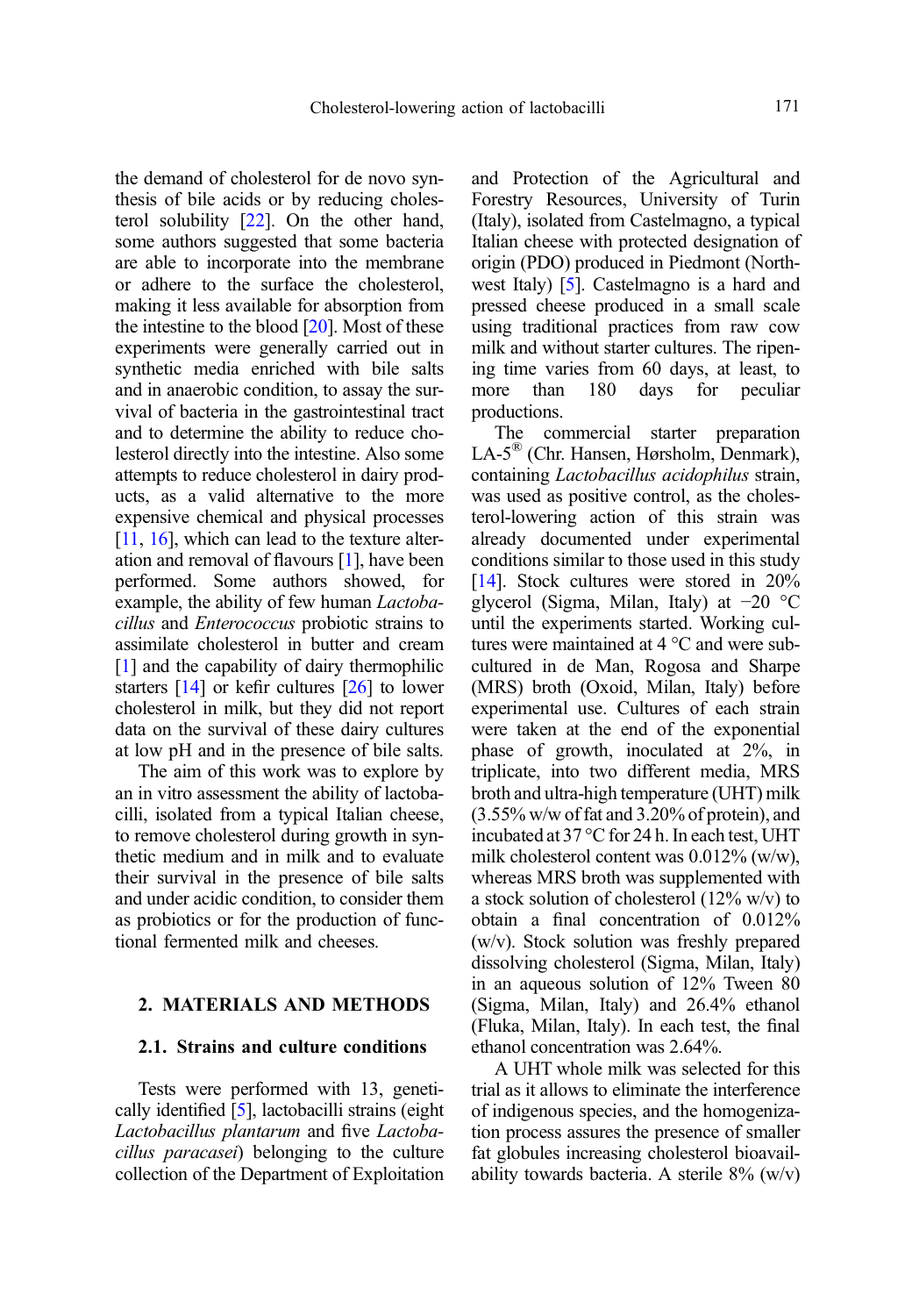NaOH (Riedel de Haen, Seelze, Germany) solution was automatically added to the UHT whole milk to maintain the pH value at 6.5 and to avoid coagulation.

#### 2.2. Cholesterol determination

After the incubation time, cells were collected by centrifugation of MRS broth cultures and milk cultures at  $1118\times g$  for 5 min and at 716 $\times$  g for 1 min, respectively. The supernatants (0.400 mL each) were saponified at 65 °C with 5 mL of 2.8% (w/v) KOH (Fluka, Milan, Italy) methanolic solution. Cholesterol was extracted using a mixture of hexane (Fluka, Milan, Italy) and deionized water  $(5:1 \text{ v/v})$  [[6](#page-6-0)]. The cholesterol content was determined by enzymatic analysis (R-Biopharm, Milan, Italy).

# 2.3. Influence of pH on cholesterol solubility

The effect of low pH values, as those achieved by the acidifying bacterial activity, on the solubility of cholesterol was investigated. Three glass tubes containing 5 mL of MRS broth were supplemented with cholesterol to obtain a final concentration of 0.012% (w/v), acidified with  $3.6\%$  (w/w) HCl at pH 4 and incubated for 24 h at 37 °C. Then the cholesterol content was determined as previously described.

### 2.4. Influence of Tween 80/ethanol mixture on bacterial growth

As cholesterol was supplemented to MRS broth with a mixture of Tween 80/ethanol, the influence of these components on the growth of the strains was evaluated. The strains were inoculated at 2% in MRS broth, in MRS broth with Tween 80/ethanol mixture and in MRS broth with the cholesterol solution in Tween 80/ethanol mixture, and incubated at 37 °C for 24 h. Then, 1-mL samples were serially diluted in Ringer's solution (Oxoid, Milan, Italy) and plated in triplicate onto MRS agar (Oxoid, Milan, Italy). The plates were incubated at 37 °C for 24 h before enumeration and the tests were carried out in triplicate.

#### 2.5. Cholesterol binding assay

The in vitro cholesterol binding assay was performed according to Hosono and Tono-Oka [\[13](#page-7-0)] modified protocol. Each strain was grown in 150 mL MRS broth at 37 °C for 24 h. Then, the cells were harvested by centrifugation at  $1118 \times g$  for 10 min, washed twice with  $0.9\%$  (w/v) NaCl (Fluka, Milan, Italy) sterile solution, freeze-dried and kept at room temperature until use. A total of 330 mg of lyophilized cells was obtained for L. plantarum A110 and 300 mg for L. plantarum A106.

Ten milligrams of lyophilized cells were suspended in 1 mL of cholesterol-ethanol solution (100 μg of cholesterol dissolved in 1 mL of 60% ethanol), vortexed and incubated at 37 °C for 1 h in a shaking water bath. The mixture was then centrifuged at  $1118 \times g$  for 10 min, and unbound cholesterol in the supernatant was determined by enzymatic analysis and the tests were carried out in triplicate.

#### 2.6. Bile tolerance

Bile tolerance of strain was evaluated as rapidity of growth in a broth medium with and without bile acids as described by Gilliland and Walker [[8](#page-6-0)]. Briefly, overnight cultures were inoculated at 1% in MRS broth and in MRS broth containing  $0.3\%$  (w/v) oxgall, incubated at 37 °C for 8 h and monitored hourly for growth spectrophotometrically at 620 nm. Comparison of cultures was based on their growth rates in each broth and the tests were repeated twice.

#### 2.7. Acid tolerance

Assay was carried out as described by Pereira and Gibson [\[21\]](#page-7-0). Briefly, overnight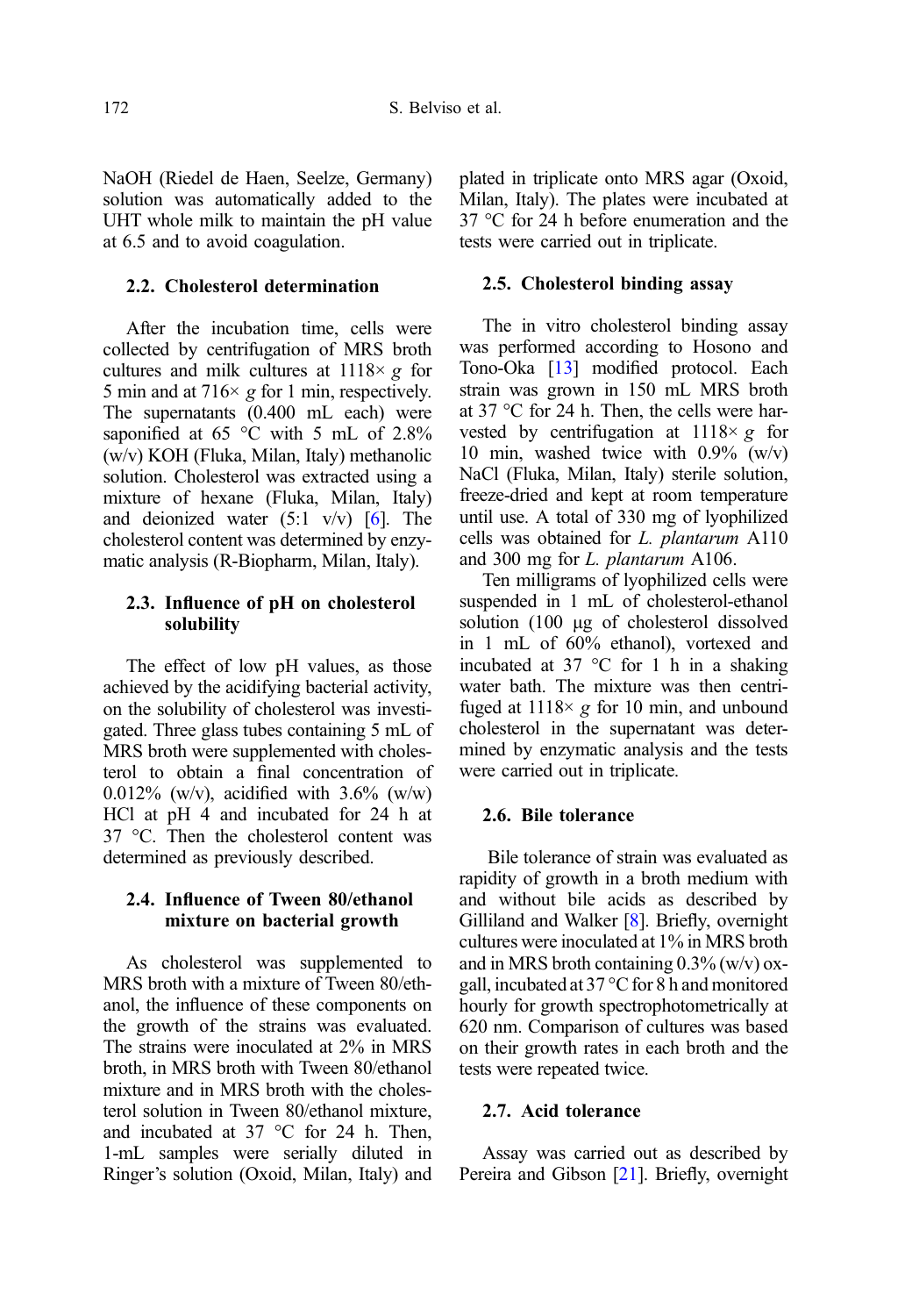cultures of strains were inoculated at 10% into MRS broth that was previously adjusted to pH 2.0 with  $3.6\%$  (w/v) HCl (Fluka, Milan, Italy). The cultures were incubated anaerobically at 37 °C for 2 h. 1-mL samples were taken at various times (0, 30 and 120 min), serially 10-fold diluted in an anaerobic diluent (half-strength peptone water plus 0.5 g of L-cysteine HCl·L<sup>-1</sup>, pH 7.0) and plated in duplicate onto MRS agar (Oxoid, Milan, Italy). The plates were incubated at 37 °C for 24 h under anaerobic conditions before enumeration. The experiments were repeated twice.

#### 2.8. Statistical analysis

Data (percentages of cholesterol reduction and log colony forming unit (CFU) values) were processed using ANOVA and the Duncan mean comparison test to highlight the differences in the cholesterol-lowering activity and the growth conditions among strains. Calculation was performed by Statistica 7.0 Software (Statsoft, Tulsa, OK, USA).

#### 3. RESULTS AND DISCUSSION

Table I shows the percentages of the cholesterol reduction in MRS broth for all the strains used in this study and the pH values of the cultures after 24 h of incubation. Two L. plantarum and three L. paracasei strains actively consumed cholesterol from the medium during static growth, in the absence of bile salts. Results from the test on the influence of pH on cholesterol solubility showed that after 24 h at 37 °C, the reduction of cholesterol concentration in MRS broth was not observed despite the acidification. Thus in the current experimental conditions, precipitation of cholesterol due to the acidic conditions did not occur, and its decrease could only be attributed to the bacterial growth. Moreover, different from the other examined bacterial species [\[3,](#page-6-0) [7](#page-6-0),

Table I. Mean values of cholesterol reduction (%) for each examined strain in MRS broth after 24 h of incubation, standard deviation  $(n = 3)$ , pH values and the result of variance analysis with the Duncan test performed on cholesterol reduction values obtained for each strain.

| LAB                              | Cholesterol<br>reduction $(\%)$ | pН<br>3.99<br>3.89 |
|----------------------------------|---------------------------------|--------------------|
| L. acidophilus LA-5 <sup>®</sup> | $14.5 \pm 3.4b$                 |                    |
| L. plantarum A101                | ND                              |                    |
| L. plantarum A102                | ND                              | 3.93               |
| L. plantarum A103                | ND                              | 3.91               |
| L. plantarum A104                | ND                              | 4.01               |
| L. plantarum A106                | $18.4 \pm 0.9a$                 | 3.90               |
| L. plantarum A110                | $20.5 \pm 1.9a$                 | 3.84               |
| L. plantarum A1010               | ND                              | 3.90               |
| L. plantarum B102                | ND                              | 3.90               |
| L. paracasei 24                  | $8.6 \pm 2.5c$                  | 3.84               |
| L. paracasei 37                  | $7.9 \pm 1.9c$                  | 3.89               |
| L. paracasei 38                  | $6.5 \pm 4.8c$                  | 3.86               |
| L. paracasei 39                  | ND                              | 3.93               |
| L. paracasei 50                  | ND                              | 3.84               |

Mean values with different letters differ for  $P \le 0.05$ . ND, no cholesterol removal observed.

[8,](#page-6-0) [25\]](#page-7-0), the six lactobacilli dairy cultures, including L. acidophilus  $LA-5^{\circledR}$ , which were able to decrease cholesterol (Tab. I), did not need bile salts as necessary components to the removal process.

The two *L. plantarum* strains lowered the cholesterol content by an average of 19.4%, whereas the three L. paracasei strains lowered it by an average of 6.8%. However, the other six L. plantarum and two L. paracasei strains did not drop cholesterol at all. Generally, the cholesterol reduction of each culture among the three replicates has been very similar as indicated by the small associated standard deviations, except for the cholesterol decrease registered by L. paracasei 38 strain that was highly dependent on repetitions. The control strain  $L$ . *acidophilus*  $LA-5^{\circledR}$  showed an ability to decrease the cholesterol concentration in MRS broth, but the obtained values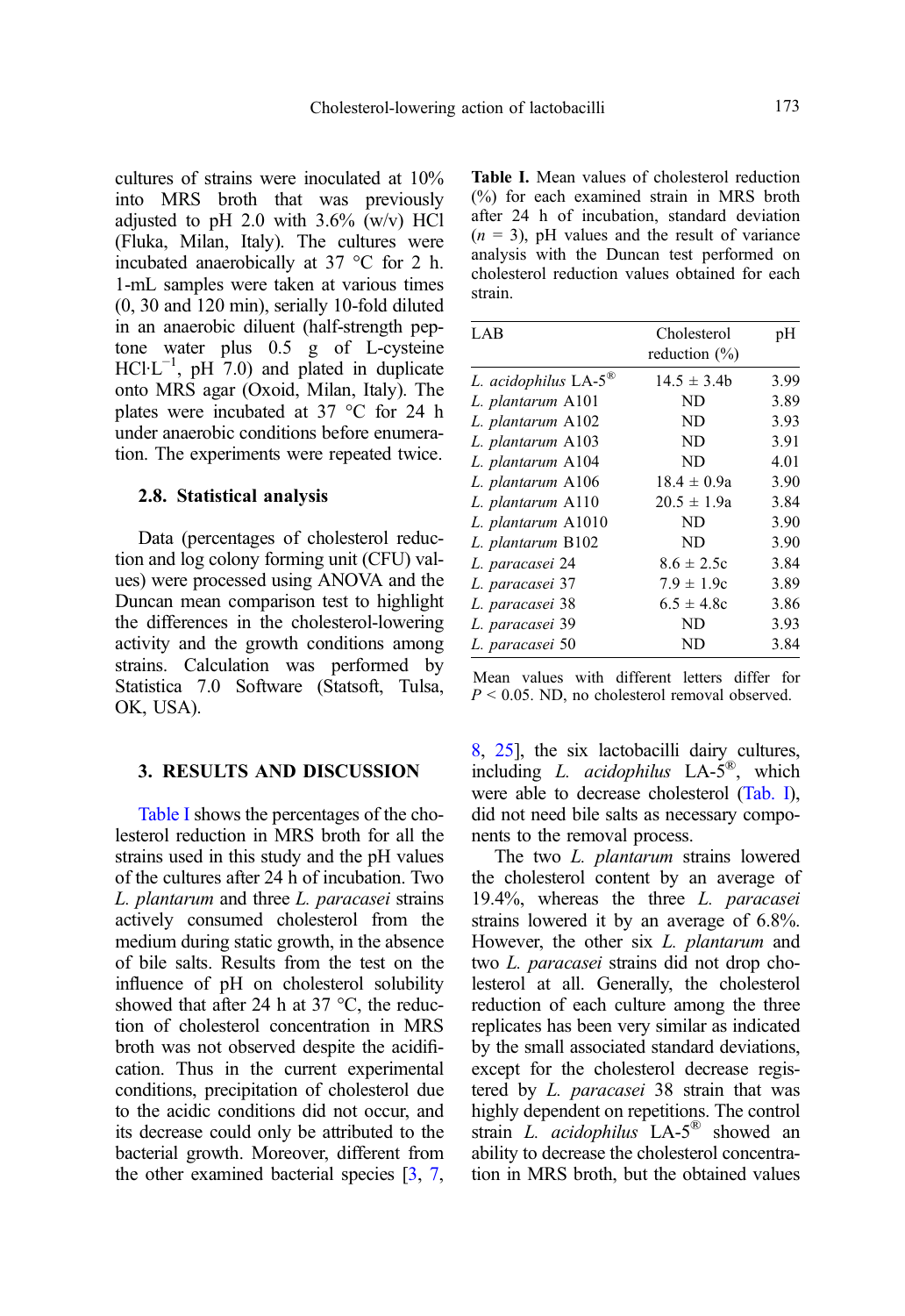Table II. Effect of Tween 80/ethanol mixture and cholesterol solution on L. plantarum strain growth and results of variance analysis performed on log values for each strain among the three culture media. Plate counts were expressed as  $log_{10}$  CFUs·mL<sup>-1</sup>.

|                   | <b>MRS</b>      | $MRS + T80E$    | $MRS + CHTS0E$  | Significance |
|-------------------|-----------------|-----------------|-----------------|--------------|
| L. plantarum A106 | $9.52 \pm 0.40$ | $8.92 \pm 0.70$ | $8.79 \pm 0.60$ | ns           |
| L. plantarum A110 | $9.02 \pm 0.70$ | $8.83 \pm 0.50$ | $8.72 \pm 0.50$ | ns           |

T80E, Tween 80/ethanol mixture; CHT80E, cholesterol solution in Tween 80/ethanol and ns, not significant.

were lower than those shown by L. plantarum strains. These results showed that the cholesterol reduction was associated with growing cells and was strain specific: in this study, in fact a significant  $(P < 0.05)$  difference between the two studied species, L. plantarum and L. paracasei, was observed in the amount of the cholesterol removed. Within the same species, strains with and without cholesterol-lowering activity were found. However, statistical analysis did not show significant differences among the two strains of L. plantarum and among the three strains of L. paracasei that decreased cholesterol in MRS broth.

To elucidate which mechanism was involved in the cholesterol removal performed by the two active L. plantarum strains, a binding assay was carried out. The assay was not carried out on L. acidophilus as many works in the literature dealt with mechanisms involved in its lowering action. Data from the binding assay showed that cholesterol may have been merely adsorbed onto the cell surface; in fact both L. plantarum strains exhibited high binding ability with  $75.6 \pm 1.1\%$  cholesterol bound to the cell preparation of L. plantarum A106 and  $75.4 \pm 1.6\%$  to that of L. plantarum A110, without significant statistical differences among these two strains.

Comparison among L. plantarum A106 and L. plantarum A110 cell counts after 24 h of incubation in MRS broth, in MRS broth with Tween 80/ethanol mixture and in MRS broth with the cholesterol solution in Tween 80/ethanol showed that differences among CFU log values were not significant, and thus the presence of these components did not influence the growth of lactobacilli (Tab. II).

The same two *L. plantarum* strains that showed the highest cholesterol-lowering action in MRS broth were also tested in milk. To avoid milk coagulation that interfered with the cell separation from milk the cholesterol reduction was evaluated in milk after 8 h of incubation, but strains did not show removal activity despite the ability of these strains to decrease cholesterol in MRS broth after only 8 h of growth (data not shown). To obtain a cholesterol-lowering activity in milk, an incubation of 24 h was required. L. acidophilus LA-5® decreased the cholesterol content by an average of  $9.4 \pm 1.8\%$ , *L. plantarum* A106 by an average of  $8.2 \pm 2.2\%$  and L. plantarum A110 by an average of  $5.0 \pm 3.5\%$ , without significant statistical differences among the three strains. Thus in MRS the efficacy of the strains isolated from cheese to remove cholesterol was higher than that of the reference, whereas in milk the cholesterol-lowering activity was approximately the same for both the L. acidophilus  $LA-5^{\circledR}$  and the two L. plantarum strains. The percentages of the cholesterol reduction in milk were less than those found in MRS broth probably due to the lower bioavailability of the cholesterol in milk, where it is partially incorporated into the fat globules.

Comparison between the values of cholesterol reduction found in this work with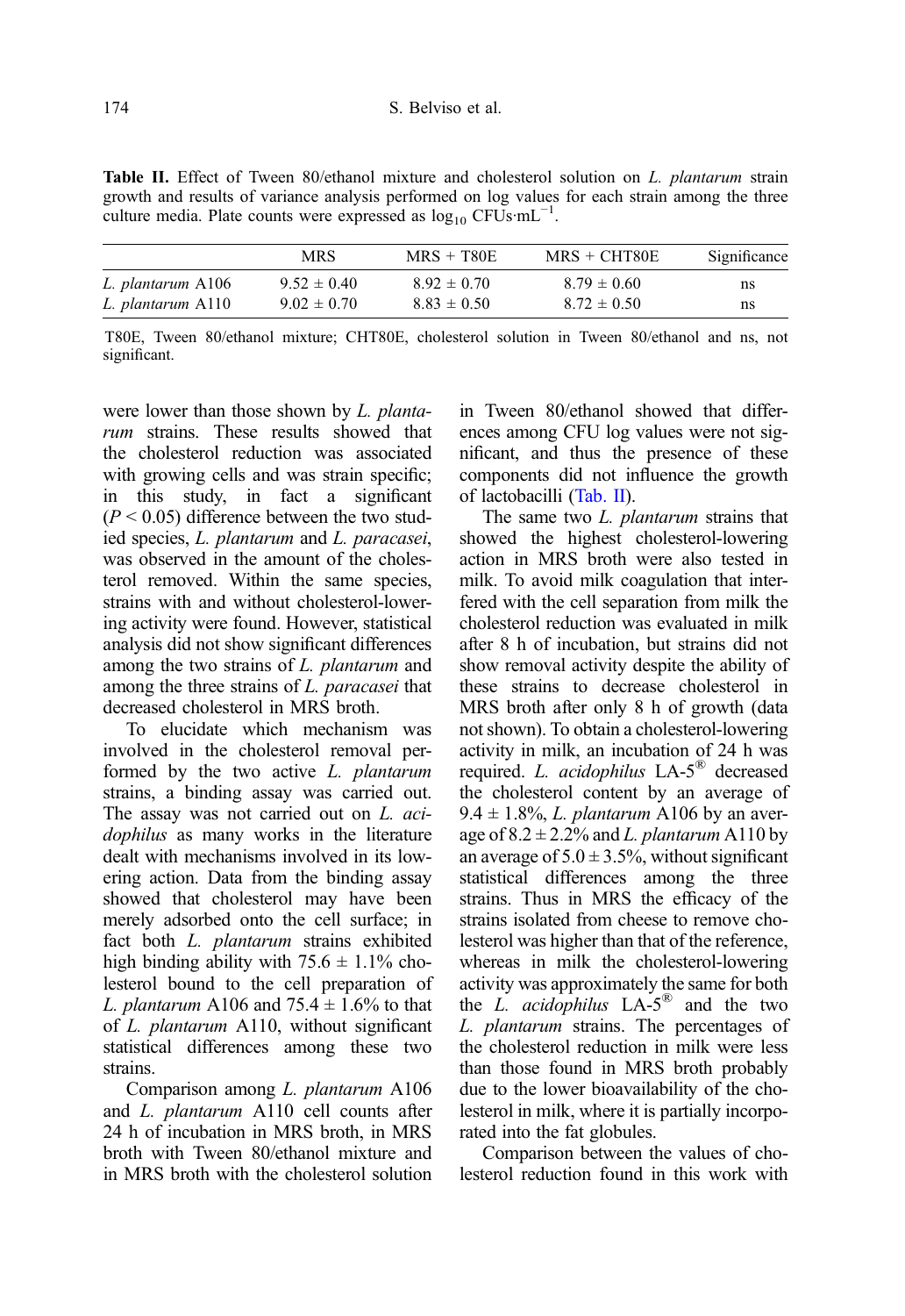<span id="page-6-0"></span>those reported in the literature [1, 2, 4, 8, [18](#page-7-0), [20](#page-7-0)] is not possible as different experimental conditions were used. In particular, published works are generally devoted to define the capability of different microorganisms to reduce cholesterol at the intestinal level using culture media enriched in bile salts and different cholesterol sources, incubation times, origin of strains and so on.

As these strains showed a cholesterollowering activity in both MRS and milk media, the survival capacity at low pH and the tolerance to bile salts were studied to evaluate their use as probiotic cultures or as non-starter LAB for the production of probiotic fermented milk [\[24](#page-7-0)]. The time required for both strains, L. plantarum A110 and *L. plantarum* A106, to increase the absorbance by 0.3 units was 3 h (data not shown) for both MRS and MRS with bile salts, showing the ability to easily grow in the presence of these components; in addition, the strains showed the same degree of survival at pH 2.0 for 3 h, demonstrating the capability to tolerate acidic conditions. In fact, L. plantarum A106 showed a viable cell count (log<sub>10</sub> CFUs·mL<sup>-1</sup>) of  $8.34 \pm 0.03$  at 0 min,  $8.34 \pm 0.02$  at 30 min and 8.33 ± 0.01 at 120 min and L. plantarum A110 showed a viable cell count of  $8.33 \pm 0.04$  at 0 min,  $8.34 \pm 0.03$ at 30 min and  $8.37 \pm 0.02$  at 120 min.

In conclusion in this work, the dairy isolates belonging to the species L. plantarum and L. paracasei were examined to check their ability to lower cholesterol during growth in MRS broth and milk. Our results demonstrated that the cholesterol removal can also take place in the absence of bile salts. This capability was exploited during fermentation of milk, where the cholesterol-lowering activity was maintained. Thus on the one hand, since these *L. planta*rum strains also grew with bile salts and low pH, they could be considered as probiotics establishing the effective cholesterol absorption property after acid and bile salts exposition. On the other hand, to develop a new functional food with low cholesterol content, these results must be complemented with technological assays.

#### **REFERENCES**

- [1] Aloğlu H., Öner Z., Assimilation of cholesterol in broth, cream and butter by probiotic bacteria, Eur. J. Lipid Sci. Technol. 108 (2006) 709–713.
- [2] Brashears M.M., Gilliland S.E., Buck L.M., Bile salts deconjugation and cholesterol removal from media by Lactobacillus casei, J. Dairy Sci. 81 (1998) 2103–2110.
- [3] Buck L.M., Gilliland S.E., Comparison of freshly isolated strains of Lactobacillus acidophilus of human intestinal origin for ability to assimilate cholesterol during growth, J. Dairy Sci. 77 (1994) 2925–2933.
- [4] Dilmi-Bouras A., Assimilation (in vitro) of cholesterol by yogurt bacteria, Ann. Agric. Environ. Med. 13 (2006) 49–53.
- [5] Dolci P., Alessandria V., Rantsiou K., Rolle L., Zeppa G., Cocolin L., Microbial dynamics of Castelmagno PDO, a traditional Italian cheese, with a focus on lactic acid bacteria ecology, Int. J. Food Microbiol. 122 (2008)  $302 - 311$ .
- [6] Fletouris D.J., Botsoglou N.A., Psomas I.E., Mantis A.I., Rapid determination of cholesterol in milk and milk products by direct saponification and capillary gas chromatography, J. Dairy Sci. 81 (1998) 2833–2840.
- [7] Gilliland S.E., Nelson C.R., Maxwell C., Assimilation of cholesterol by Lactobacillus acidophilus, Appl. Environ. Microbiol. 49 (1985) 377–381.
- [8] Gilliland S.E., Walker D.K., Factors to consider when selecting a culture of Lactobacillus acidophilus as a dietary adjunct to produce a hypocholesterolemic effect in human, J. Dairy Sci. 73 (1990) 905–911.
- [9] Grundy S.M., Brheimer D., Blackburn H., Brown W.V., Kwiterovich P.O., Mattson F., Schonfeld G., Weidman W.H., Rational of the diet-heart statement of the American Heart Association report of the Nutrition Committee, Circulation 65 (1982) 839A– 854A.
- [10] Gurr M.I., Dietary lipids and coronary disease: old evidence, new perspective, Prog. Lipid Res. 31 (1992) 195–243.